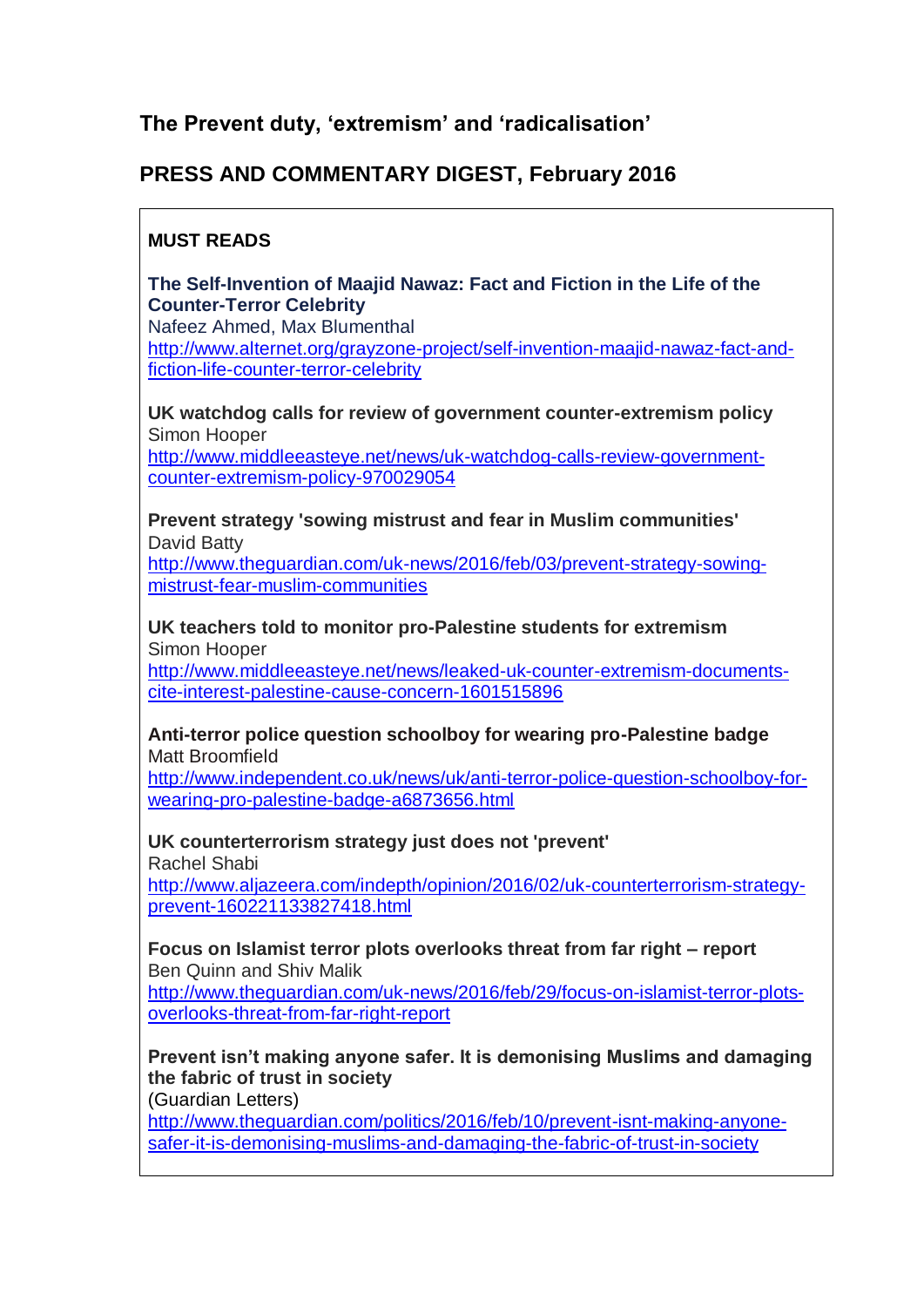#### **CAMPAIGNING RESOURCES**

**PREVENT: A Statement from UoM Staff and Academics** [http://manchesterstudentsunion.com/articles/prevent-a-statement-from-uom](http://manchesterstudentsunion.com/articles/prevent-a-statement-from-uom-staff-and-academics)[staff-and-academics](http://manchesterstudentsunion.com/articles/prevent-a-statement-from-uom-staff-and-academics)

**Prevent resources and training materials** (Leak of Prevent training resources by CAGE) [http://www.preventresources.com](http://www.preventresources.com/)

# **UK PARLIAMENT COMMITTEES**

**Supplementary written evidence submitted by David Anderson Q.C. (Independent Reviewer of Terrorism Legislation) to Home Affairs Committee** [http://data.parliament.uk/writtenevidence/committeeevidence.svc/evidencedoc](http://data.parliament.uk/writtenevidence/committeeevidence.svc/evidencedocument/home-affairs-committee/countering-extremism/written/27920.pdf)

[ument/home-affairs-committee/countering-extremism/written/27920.pdf](http://data.parliament.uk/writtenevidence/committeeevidence.svc/evidencedocument/home-affairs-committee/countering-extremism/written/27920.pdf)

**Joint Committee on Human Rights launches a sharply focused inquiry into the Government's counter extremism strategy**

[http://www.parliament.uk/business/committees/committees-a-z/joint](http://www.parliament.uk/business/committees/committees-a-z/joint-select/human-rights-committee/news-parliament-2015/counter-extremism-launch-15-16/)[select/human-rights-committee/news-parliament-2015/counter-extremism](http://www.parliament.uk/business/committees/committees-a-z/joint-select/human-rights-committee/news-parliament-2015/counter-extremism-launch-15-16/)[launch-15-16/](http://www.parliament.uk/business/committees/committees-a-z/joint-select/human-rights-committee/news-parliament-2015/counter-extremism-launch-15-16/)

01.02.16

#### **Sadiq Khan: Failure to stop radicalisation leaves London vulnerable to terror**

[http://www.standard.co.uk/news/mayor/sadiq-khan-failure-to-stop](http://www.standard.co.uk/news/mayor/sadiq-khan-failure-to-stop-radicalisation-leaves-london-vulnerable-to-terror-a3169841.html)[radicalisation-leaves-london-vulnerable-to-terror-a3169841.html](http://www.standard.co.uk/news/mayor/sadiq-khan-failure-to-stop-radicalisation-leaves-london-vulnerable-to-terror-a3169841.html)

 $02.02.16$ 

#### **What is Prevent really preventing?**

Anisa Mustafa <http://discoversociety.org/2016/02/02/what-is-prevent-really-preventing/>

#### **Google to point extremist searches towards anti-radicalisation website** Ben Quinn

[http://www.theguardian.com/uk-news/2016/feb/02/google-pilot-extremist-anti](http://www.theguardian.com/uk-news/2016/feb/02/google-pilot-extremist-anti-radicalisation-information)[radicalisation-information](http://www.theguardian.com/uk-news/2016/feb/02/google-pilot-extremist-anti-radicalisation-information)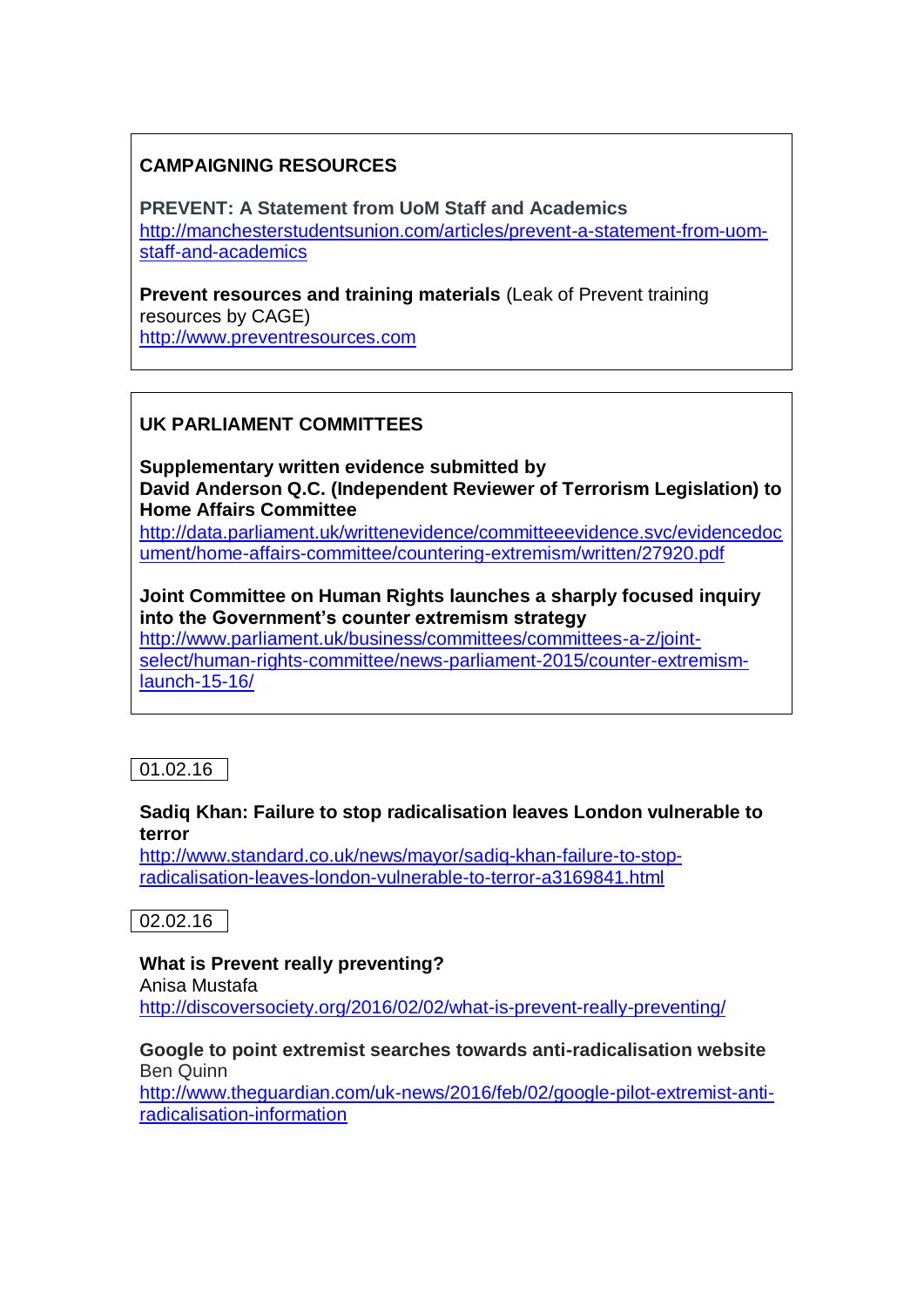# **Reading, Writing, Rejecting Terrorism: French Schools Change Their Lesson Plans**

Willa Frej

[http://www.huffingtonpost.com/entry/france-education-rejecting](http://www.huffingtonpost.com/entry/france-education-rejecting-terrorism_us_56796204e4b0b958f657e6cb)[terrorism\\_us\\_56796204e4b0b958f657e6cb](http://www.huffingtonpost.com/entry/france-education-rejecting-terrorism_us_56796204e4b0b958f657e6cb)

03.02.16

# **The Self-Invention of Maajid Nawaz: Fact and Fiction in the Life of the Counter-Terror Celebrity**

Nafeez Ahmed, Max Blumenthal

[http://www.alternet.org/grayzone-project/self-invention-maajid-nawaz-fact](http://www.alternet.org/grayzone-project/self-invention-maajid-nawaz-fact-and-fiction-life-counter-terror-celebrity)[and-fiction-life-counter-terror-celebrity](http://www.alternet.org/grayzone-project/self-invention-maajid-nawaz-fact-and-fiction-life-counter-terror-celebrity)

**UK watchdog calls for review of government counter-extremism policy** Simon Hooper

[http://www.middleeasteye.net/news/uk-watchdog-calls-review-government](http://www.middleeasteye.net/news/uk-watchdog-calls-review-government-counter-extremism-policy-970029054)[counter-extremism-policy-970029054](http://www.middleeasteye.net/news/uk-watchdog-calls-review-government-counter-extremism-policy-970029054)

**Prevent strategy 'sowing mistrust and fear in Muslim communities'** David Batty

[http://www.theguardian.com/uk-news/2016/feb/03/prevent-strategy-sowing](http://www.theguardian.com/uk-news/2016/feb/03/prevent-strategy-sowing-mistrust-fear-muslim-communities)[mistrust-fear-muslim-communities](http://www.theguardian.com/uk-news/2016/feb/03/prevent-strategy-sowing-mistrust-fear-muslim-communities)

# **Andrew Gilligan and Neoconservative Extremists' Campaign to Undermine fight against Draconian PREVENT**

Coolness of Hind

[https://coolnessofhind.wordpress.com/2016/02/03/andrew-gilligan-and](https://coolnessofhind.wordpress.com/2016/02/03/andrew-gilligan-and-neoconservative-extremists-campaign-to-undermine-fight-against-draconian-prevent/)[neoconservative-extremists-campaign-to-undermine-fight-against-draconian](https://coolnessofhind.wordpress.com/2016/02/03/andrew-gilligan-and-neoconservative-extremists-campaign-to-undermine-fight-against-draconian-prevent/)[prevent/](https://coolnessofhind.wordpress.com/2016/02/03/andrew-gilligan-and-neoconservative-extremists-campaign-to-undermine-fight-against-draconian-prevent/)

04.02.16

# **Explainer: what happens to people who are suspected of being 'radicalised'?**

Sarah Marsden [https://theconversation.com/explainer-what-happens-to-people-who-are](https://theconversation.com/explainer-what-happens-to-people-who-are-suspected-of-being-radicalised-53652)[suspected-of-being-radicalised-53652](https://theconversation.com/explainer-what-happens-to-people-who-are-suspected-of-being-radicalised-53652)

#### **Terrorism watchdog calls for 'independent review' of Prevent strategy** Mend

[http://mend.org.uk/terrorism-watchdog-calls-for-independent-review-of](http://mend.org.uk/terrorism-watchdog-calls-for-independent-review-of-prevent-strategy/)[prevent-strategy/](http://mend.org.uk/terrorism-watchdog-calls-for-independent-review-of-prevent-strategy/)

# **VICE News Reveals the Terrorism Blacklist Secretly Wielding Power Over the Lives of Millions**

Namir Shabibi and Ben Bryant

[https://news.vice.com/article/vice-news-reveals-the-terrorism-blacklist](https://news.vice.com/article/vice-news-reveals-the-terrorism-blacklist-secretly-wielding-power-over-the-lives-of-millions)[secretly-wielding-power-over-the-lives-of-millions](https://news.vice.com/article/vice-news-reveals-the-terrorism-blacklist-secretly-wielding-power-over-the-lives-of-millions)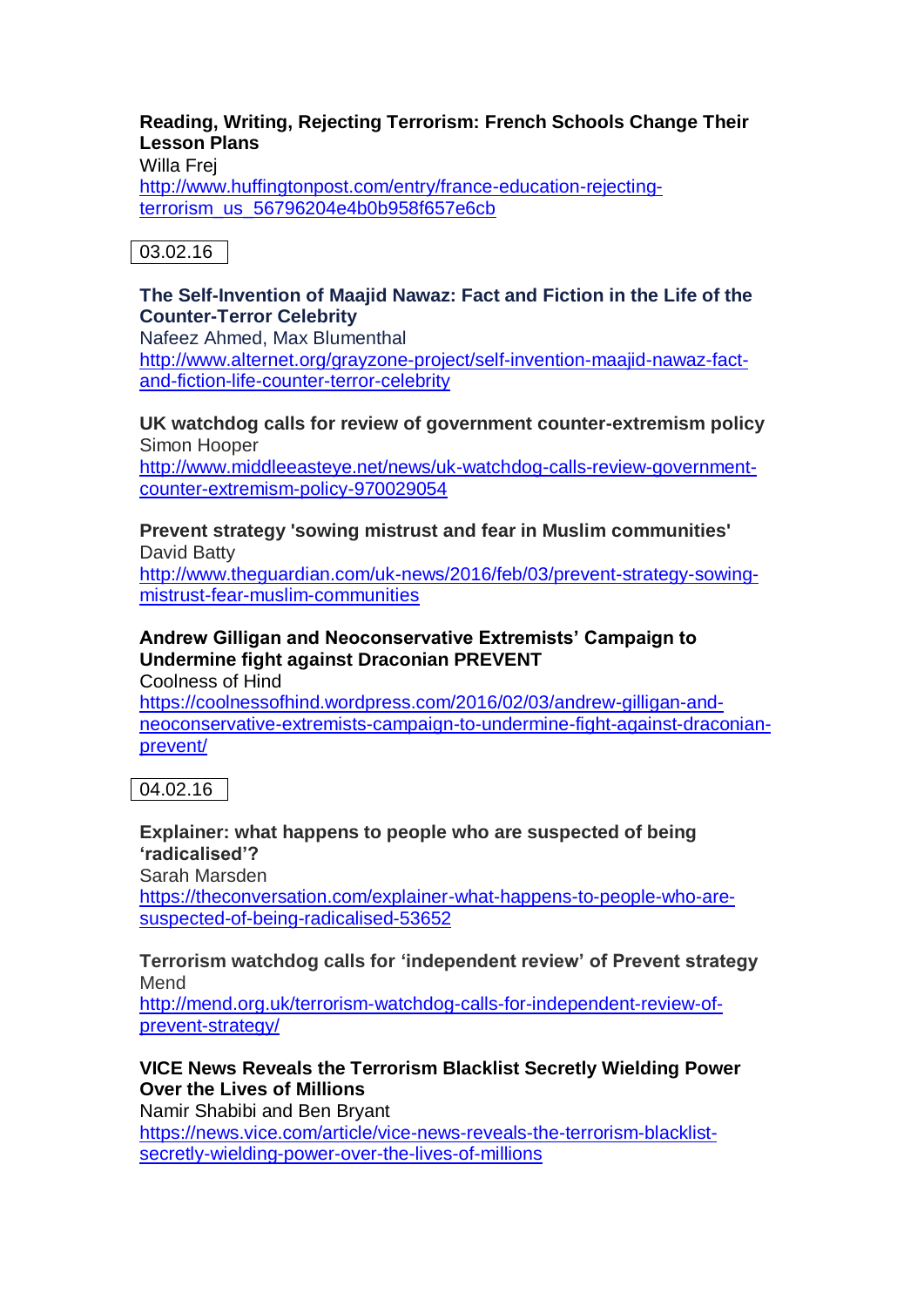#### **Cameron's own anti-terror advisor Maajid Nawaz is on a terrorism blacklist**

[http://politicalscrapbook.net/2016/02/camerons-own-anti-terror-advisor](http://politicalscrapbook.net/2016/02/camerons-own-anti-terror-advisor-maajid-nawaz-is-on-a-terrorism-blacklist/)[maajid-nawaz-is-on-a-terrorism-blacklist/](http://politicalscrapbook.net/2016/02/camerons-own-anti-terror-advisor-maajid-nawaz-is-on-a-terrorism-blacklist/)

# 07.02.16

#### **JCHR announces inquiry into Counter Extremism Strategy and Prevent** Coolness of Hind

[https://coolnessofhind.wordpress.com/2016/02/07/jchr-announces-inquiry](https://coolnessofhind.wordpress.com/2016/02/07/jchr-announces-inquiry-into-counter-extremism-strategy-and-prevent/)[into-counter-extremism-strategy-and-prevent/](https://coolnessofhind.wordpress.com/2016/02/07/jchr-announces-inquiry-into-counter-extremism-strategy-and-prevent/)

# **Can I fail Ofsted if a child I teach goes to fight in Syria?**

Liam Collins [http://schoolsweek.co.uk/can-i-fail-ofsted-if-a-child-i-teach-goes-to-fight-in](http://schoolsweek.co.uk/can-i-fail-ofsted-if-a-child-i-teach-goes-to-fight-in-syria/)[syria/](http://schoolsweek.co.uk/can-i-fail-ofsted-if-a-child-i-teach-goes-to-fight-in-syria/)

### **Anti-terror laws risk 'chilling effect' on academic debate – Oxford college head**

Richard Adams

[http://www.theguardian.com/education/2016/feb/07/anti-terror-laws-academic](http://www.theguardian.com/education/2016/feb/07/anti-terror-laws-academic-debate-oxford-college-ken-macdonald-prevent-strategy-university)[debate-oxford-college-ken-macdonald-prevent-strategy-university](http://www.theguardian.com/education/2016/feb/07/anti-terror-laws-academic-debate-oxford-college-ken-macdonald-prevent-strategy-university)

08.02.16

# **Playing the sectarian card: Britain's Ministry of Justice is unfairly targeting Muslim prison chaplains**

Yahya Birt

[https://yahyabirt1.wordpress.com/2016/02/08/playing-the-sectarian-card](https://yahyabirt1.wordpress.com/2016/02/08/playing-the-sectarian-card-britains-ministry-of-justice-is-unfairly-targeting-muslim-prison-chaplains/)[britains-ministry-of-justice-is-unfairly-targeting-muslim-prison-chaplains/](https://yahyabirt1.wordpress.com/2016/02/08/playing-the-sectarian-card-britains-ministry-of-justice-is-unfairly-targeting-muslim-prison-chaplains/)

09.02.16

# **My Response to Andrew Gilligan's "Sexed Up" Journalism**

Jahangir Mohammed

[https://jahangirmohammedblog.wordpress.com/2016/02/09/my-response-to](https://jahangirmohammedblog.wordpress.com/2016/02/09/my-response-to-andrew-gilligans-sexed-up-journalism/)[andrew-gilligans-sexed-up-journalism/](https://jahangirmohammedblog.wordpress.com/2016/02/09/my-response-to-andrew-gilligans-sexed-up-journalism/)

10.02.16

# **I am a radicalised goat hell-bent on jihad' – the FBI's new anti-Isis video game**

Steve Rose

[http://www.theguardian.com/technology/shortcuts/2016/feb/10/radicalised](http://www.theguardian.com/technology/shortcuts/2016/feb/10/radicalised-goat-hell-bent-on-jihad-fbi-new-anti-isis-video-game)[goat-hell-bent-on-jihad-fbi-new-anti-isis-video-game](http://www.theguardian.com/technology/shortcuts/2016/feb/10/radicalised-goat-hell-bent-on-jihad-fbi-new-anti-isis-video-game)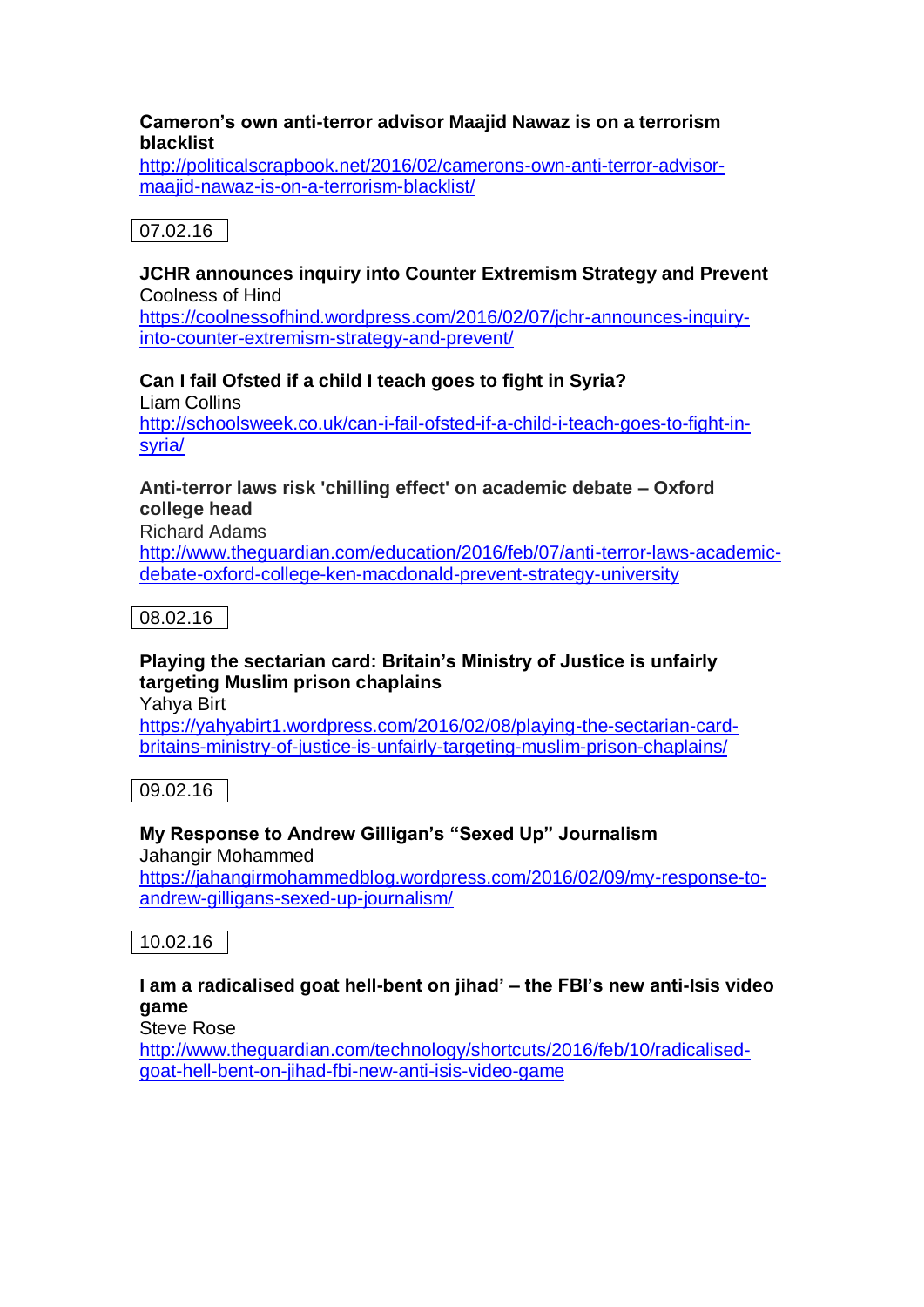# **Prevent isn't making anyone safer. It is demonising Muslims and damaging the fabric of trust in society**

(Guardian Letters)

[http://www.theguardian.com/politics/2016/feb/10/prevent-isnt-making-anyone](http://www.theguardian.com/politics/2016/feb/10/prevent-isnt-making-anyone-safer-it-is-demonising-muslims-and-damaging-the-fabric-of-trust-in-society)[safer-it-is-demonising-muslims-and-damaging-the-fabric-of-trust-in-society](http://www.theguardian.com/politics/2016/feb/10/prevent-isnt-making-anyone-safer-it-is-demonising-muslims-and-damaging-the-fabric-of-trust-in-society)

#### **Trust and suspicion under 'policed multiculturalism'**

Francesco Ragazzi [https://www.opendemocracy.net/digitaliberties/francesco-ragazzi/trust-and](https://www.opendemocracy.net/digitaliberties/francesco-ragazzi/trust-and-suspicion-under-policed-multiculturalism)[suspicion-under-policed-multiculturalism](https://www.opendemocracy.net/digitaliberties/francesco-ragazzi/trust-and-suspicion-under-policed-multiculturalism)

#### **Cage leaks training materials for Prevent anti-extremism strategy** Randeep Ramesh [http://www.theguardian.com/uk-news/2016/feb/10/cage-leaks-training-](http://www.theguardian.com/uk-news/2016/feb/10/cage-leaks-training-materials-prevent-anti-extremism-strategy)

[materials-prevent-anti-extremism-strategy](http://www.theguardian.com/uk-news/2016/feb/10/cage-leaks-training-materials-prevent-anti-extremism-strategy)

# 11.02.16

**UK teachers told to monitor pro-Palestine students for extremism**  Simon Hooper [http://www.middleeasteye.net/news/leaked-uk-counter-extremism-documents-](http://www.middleeasteye.net/news/leaked-uk-counter-extremism-documents-cite-interest-palestine-cause-concern-1601515896)

[cite-interest-palestine-cause-concern-1601515896](http://www.middleeasteye.net/news/leaked-uk-counter-extremism-documents-cite-interest-palestine-cause-concern-1601515896)

#### **Preventing Prevent: Opposing Islamophobia on Campus Sai Englert**

[http://www.huffingtonpost.co.uk/sai-englert/preventing-prevent](http://www.huffingtonpost.co.uk/sai-englert/preventing-prevent-opposi_b_9209468.html)[opposi\\_b\\_9209468.html](http://www.huffingtonpost.co.uk/sai-englert/preventing-prevent-opposi_b_9209468.html)

#### **Mandating doctors to attend counter-terrorism workshops is medically unethical**

Derek Summerfield <http://pb.rcpsych.org/content/early/2016/02/02/pb.bp.115.053173>

12.02.16

### **UK counter-terrorism laws 'harming aid efforts of Islamic charities'** Patrick Wintour [http://www.theguardian.com/politics/2016/feb/12/uk-counter-terrorism-laws-](http://www.theguardian.com/politics/2016/feb/12/uk-counter-terrorism-laws-hampering-islamic-charities-humanitarian-work-syria)

[hampering-islamic-charities-humanitarian-work-syria](http://www.theguardian.com/politics/2016/feb/12/uk-counter-terrorism-laws-hampering-islamic-charities-humanitarian-work-syria)

# **As a doctor, I refuse to spy on my patients**

<http://cageuk.org/article/doctor-i-refuse-spy-my-patients-0>

#### **IHRC dismayed by government response to Prevent advice** [http://ihrc.org.uk/activities/press-releases/11630-press-release-uk-ihrc](http://ihrc.org.uk/activities/press-releases/11630-press-release-uk-ihrc-dismayed-by-government-response-to-prevent-advice)[dismayed-by-government-response-to-prevent-advice](http://ihrc.org.uk/activities/press-releases/11630-press-release-uk-ihrc-dismayed-by-government-response-to-prevent-advice)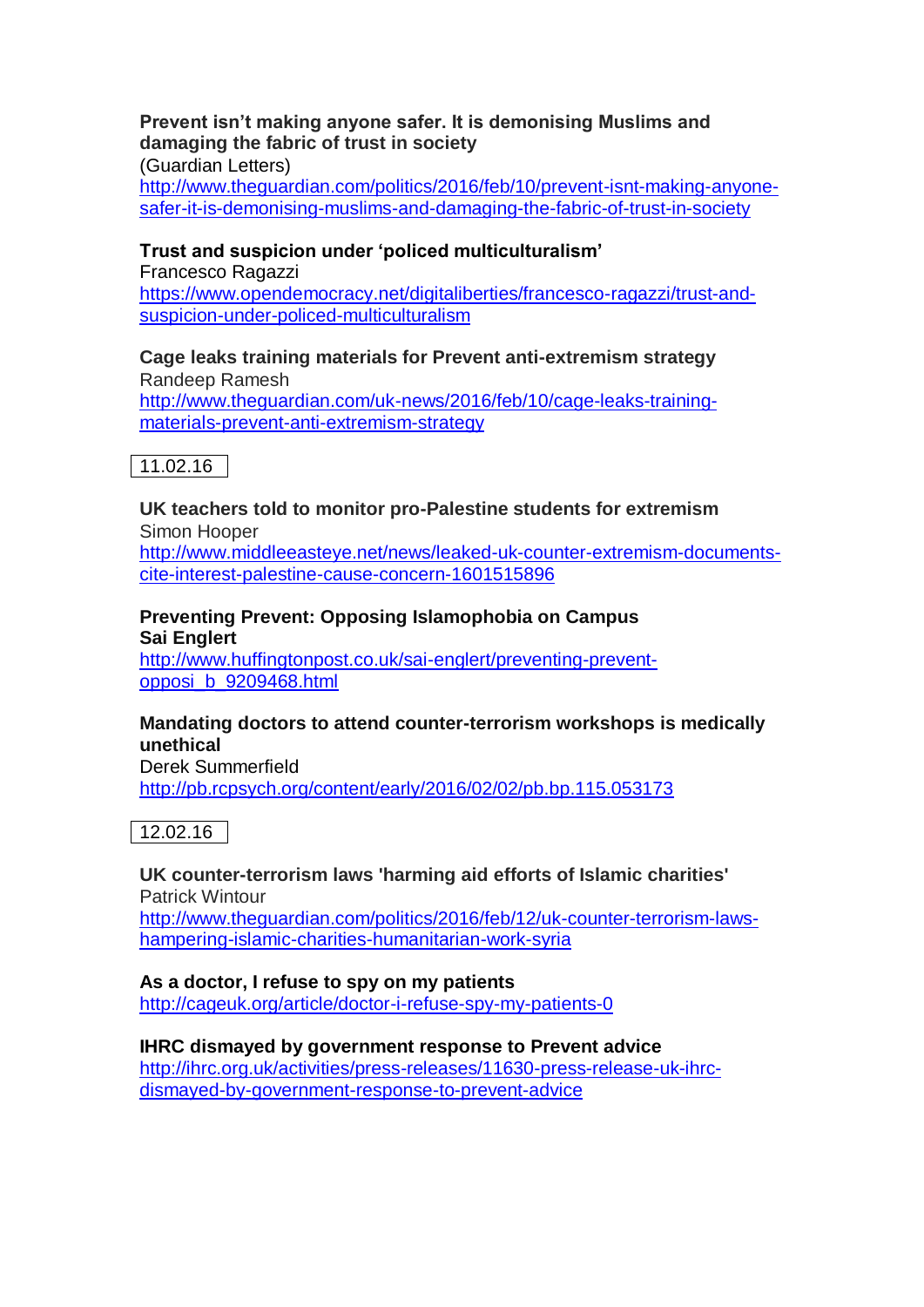#### **The answer to radicalisation is radicalisation, says Christian charity leader**

[http://ukeducationnews.co.uk/blog/the-answer-to-radicalisation-is](http://ukeducationnews.co.uk/blog/the-answer-to-radicalisation-is-radicalisation-says-christian-charity-leader/)[radicalisation-says-christian-charity-leader/](http://ukeducationnews.co.uk/blog/the-answer-to-radicalisation-is-radicalisation-says-christian-charity-leader/)

# 13.02.16

#### **UK government considers single secure jail unit for Islamist terrorists** Alan Travis

[http://www.theguardian.com/society/2016/feb/12/government-considers](http://www.theguardian.com/society/2016/feb/12/government-considers-single-supermax-jail-islamist-terrorists)[single-supermax-jail-islamist-terrorists](http://www.theguardian.com/society/2016/feb/12/government-considers-single-supermax-jail-islamist-terrorists)

**UK considering 'British Guantanamo' for 'extremist' prisoners** [http://www.middleeasteye.net/news/uk-government-considering-british](http://www.middleeasteye.net/news/uk-government-considering-british-guantanamo-convicted-terrorists-2104011679)[guantanamo-convicted-terrorists-2104011679](http://www.middleeasteye.net/news/uk-government-considering-british-guantanamo-convicted-terrorists-2104011679)

# 14.02.16

### **'Radicalised' teenager should watch more TV to get interested in football and boys, family judge told**

Brian Farmer

[http://www.independent.co.uk/news/uk/crime/radicalised-teenager-should](http://www.independent.co.uk/news/uk/crime/radicalised-teenager-should-watch-more-tv-to-get-interested-in-football-and-boys-family-judge-told-a6873611.html)[watch-more-tv-to-get-interested-in-football-and-boys-family-judge-told](http://www.independent.co.uk/news/uk/crime/radicalised-teenager-should-watch-more-tv-to-get-interested-in-football-and-boys-family-judge-told-a6873611.html)[a6873611.html](http://www.independent.co.uk/news/uk/crime/radicalised-teenager-should-watch-more-tv-to-get-interested-in-football-and-boys-family-judge-told-a6873611.html)

# **Teen girl at risk of radicalisation 'should watch more TV'**

Hannah Al-Othman [http://www.standard.co.uk/news/crime/teen-girl-at-risk-of-radicalisation](http://www.standard.co.uk/news/crime/teen-girl-at-risk-of-radicalisation-should-watch-more-tv-a3179886.html)[should-watch-more-tv-a3179886.html](http://www.standard.co.uk/news/crime/teen-girl-at-risk-of-radicalisation-should-watch-more-tv-a3179886.html)

#### **Anti-terror police question schoolboy for wearing pro-Palestine badge** Matt Broomfield

[http://www.independent.co.uk/news/uk/anti-terror-police-question-schoolboy](http://www.independent.co.uk/news/uk/anti-terror-police-question-schoolboy-for-wearing-pro-palestine-badge-a6873656.html)[for-wearing-pro-palestine-badge-a6873656.html](http://www.independent.co.uk/news/uk/anti-terror-police-question-schoolboy-for-wearing-pro-palestine-badge-a6873656.html)

# **Police quiz teen over Palestine badge**

Josh Boswell and Sian Griffiths [http://www.thesundaytimes.co.uk/sto/news/uk\\_news/Education/article166812](http://www.thesundaytimes.co.uk/sto/news/uk_news/Education/article1668121.ece) [1.ece](http://www.thesundaytimes.co.uk/sto/news/uk_news/Education/article1668121.ece)

# **The Beginning of the End of PREVENT**

Coolness of Hind [https://coolnessofhind.wordpress.com/2016/02/14/the-beginning-of-the-end](https://coolnessofhind.wordpress.com/2016/02/14/the-beginning-of-the-end-of-prevent/)[of-prevent/](https://coolnessofhind.wordpress.com/2016/02/14/the-beginning-of-the-end-of-prevent/)

**Teachers, share your thoughts and experiences of the Prevent agenda** Rebecca Ratcliffe

[http://www.theguardian.com/teacher-network/2016/feb/15/teachers-share](http://www.theguardian.com/teacher-network/2016/feb/15/teachers-share-thoughts-experiences-prevent-agenda)[thoughts-experiences-prevent-agenda](http://www.theguardian.com/teacher-network/2016/feb/15/teachers-share-thoughts-experiences-prevent-agenda)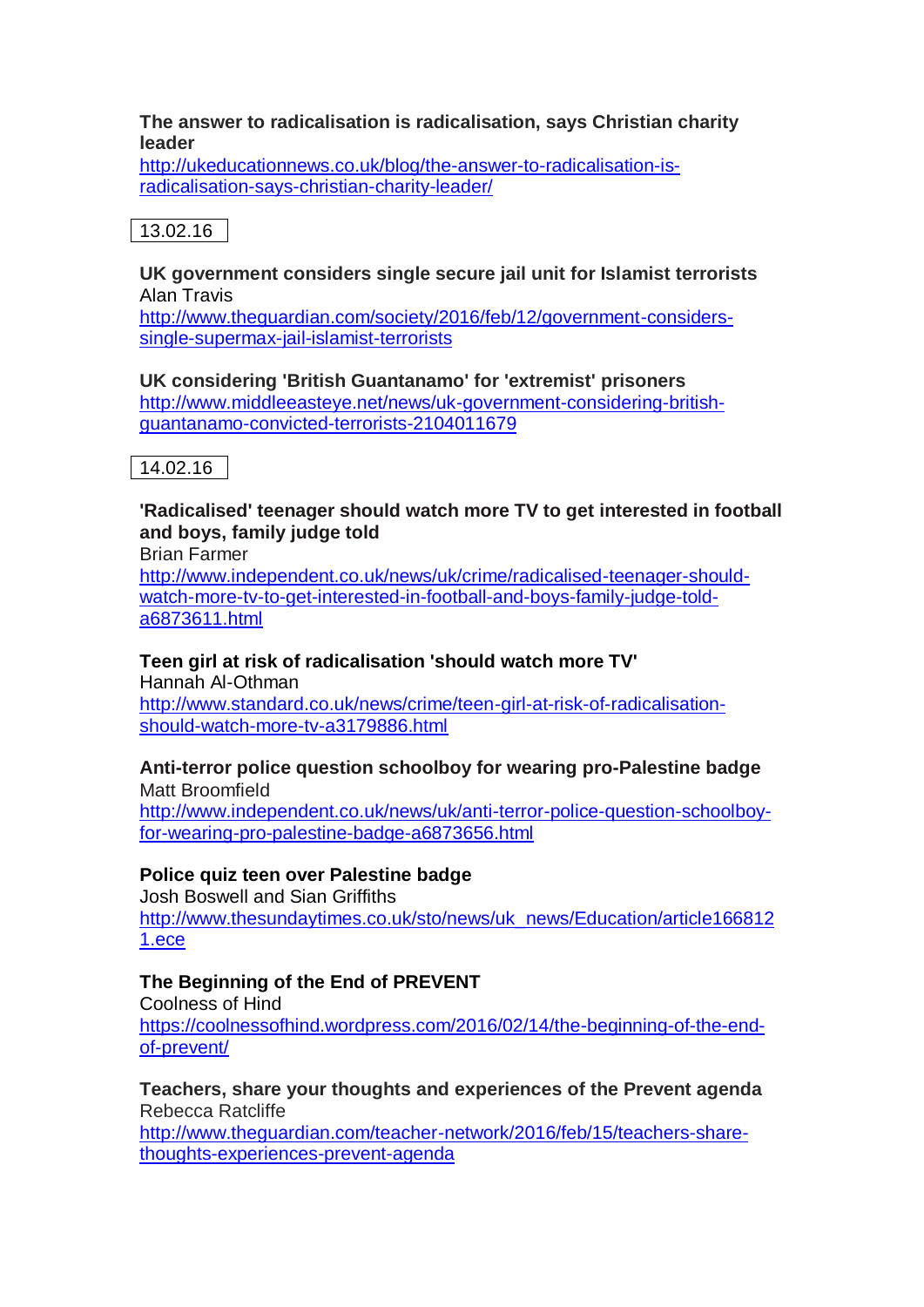# 16.02.16

#### **UK doctors urged to boycott 'unethical' anti-extremism programme**  Simon Hooper

<http://www.middleeasteye.net/NHS%20prevent%20extremism>

# 17.02.16

# **London Orthodox Jewish schools 'removing images of women and the mention of Christmas'**

Jonathan Owen

[http://www.independent.co.uk/news/uk/home-news/london-orthodox-jewish](http://www.independent.co.uk/news/uk/home-news/london-orthodox-jewish-schools-removing-images-of-women-and-the-mention-of-christmas-a6877941.html)[schools-removing-images-of-women-and-the-mention-of-christmas](http://www.independent.co.uk/news/uk/home-news/london-orthodox-jewish-schools-removing-images-of-women-and-the-mention-of-christmas-a6877941.html)[a6877941.html](http://www.independent.co.uk/news/uk/home-news/london-orthodox-jewish-schools-removing-images-of-women-and-the-mention-of-christmas-a6877941.html)

**Steve Chalke calls for positive radicalisation** Sam Hailes [http://www.premier.org.uk/News/UK/Steve-Chalke-calls-for-positive](http://www.premier.org.uk/News/UK/Steve-Chalke-calls-for-positive-radicalisation)[radicalisation](http://www.premier.org.uk/News/UK/Steve-Chalke-calls-for-positive-radicalisation)

18.02.16

# **Anti-Muslim hatred from the margins to the mainstream**

Joe Mulhall [https://opendemocracy.net/can-europe-make-it/joe-mulhall/anti-muslim](https://opendemocracy.net/can-europe-make-it/joe-mulhall/anti-muslim-hatred-from-margins-to-mainstream)[hatred-from-margins-to-mainstream](https://opendemocracy.net/can-europe-make-it/joe-mulhall/anti-muslim-hatred-from-margins-to-mainstream)

#### **"I feel like a despised insect": Coming of age under surveillance in New York**

Jeanne Theoharis

[https://theintercept.com/2016/02/18/coming-of-age-under-surveillance-in-new](https://theintercept.com/2016/02/18/coming-of-age-under-surveillance-in-new-york/)[york/](https://theintercept.com/2016/02/18/coming-of-age-under-surveillance-in-new-york/)

21.02.16

# **The mental trauma caused by Prevent on Muslim children**

5 Pillars

[http://5pillarsuk.com/2016/02/21/the-mental-trauma-caused-by-prevent-on](http://5pillarsuk.com/2016/02/21/the-mental-trauma-caused-by-prevent-on-muslim-children/)[muslim-children/](http://5pillarsuk.com/2016/02/21/the-mental-trauma-caused-by-prevent-on-muslim-children/)

22.02.16

**Referrals over radicalisation 'double in a year'** <http://www.bbc.co.uk/news/uk-35633673>

#### **Trojan Horse scandal: Teacher appeals indefinite ban claiming 'Islamophobia'** Sophie Scott

[http://schoolsweek.co.uk/trojan-horse-scandal-teacher-appeals-indefinite-ban](http://schoolsweek.co.uk/trojan-horse-scandal-teacher-appeals-indefinite-ban-claiming-islamophobia/)[claiming-islamophobia/](http://schoolsweek.co.uk/trojan-horse-scandal-teacher-appeals-indefinite-ban-claiming-islamophobia/)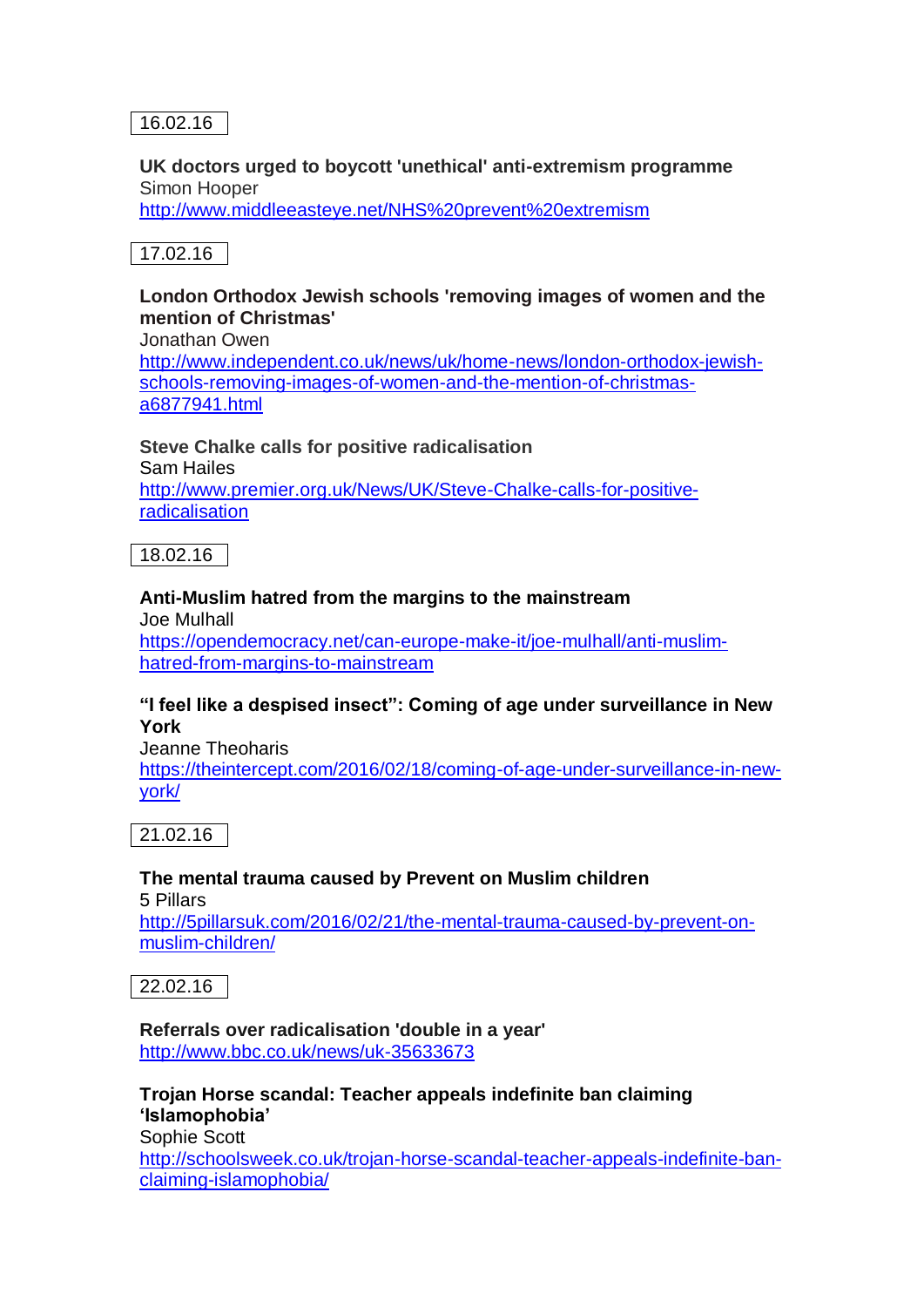# **Researchers: speak up now or risk being muzzled on government policy** Bob Ward

[https://www.theguardian.com/science/2016/feb/22/new-funding-rules-bad-for](https://www.theguardian.com/science/2016/feb/22/new-funding-rules-bad-for-policy-public-interest-democracy-anti-lobbying)[policy-public-interest-democracy-anti-lobbying](https://www.theguardian.com/science/2016/feb/22/new-funding-rules-bad-for-policy-public-interest-democracy-anti-lobbying)

23.02.16

#### **I won't stop offering a platform to so-called 'hate speakers'** Julius Weinberg

[http://www.theguardian.com/higher-education-network/2016/feb/23/its-the-job](http://www.theguardian.com/higher-education-network/2016/feb/23/its-the-job-of-universities-to-challenge-ideas-we-cant-let-prevent-get-int-the-way)[of-universities-to-challenge-ideas-we-cant-let-prevent-get-int-the-way](http://www.theguardian.com/higher-education-network/2016/feb/23/its-the-job-of-universities-to-challenge-ideas-we-cant-let-prevent-get-int-the-way)

#### **UK counterterrorism strategy just does not 'prevent'**

Rachel Shabi [http://www.aljazeera.com/indepth/opinion/2016/02/uk-counterterrorism](http://www.aljazeera.com/indepth/opinion/2016/02/uk-counterterrorism-strategy-prevent-160221133827418.html)[strategy-prevent-160221133827418.html](http://www.aljazeera.com/indepth/opinion/2016/02/uk-counterterrorism-strategy-prevent-160221133827418.html)

#### **What This Leaked Training Manual Tells Us About the Government's Counter-Terrorism Strategy**

Wail Qasim [http://www.vice.com/en\\_uk/read/what-can-the-leaked-prevent-handbook](http://www.vice.com/en_uk/read/what-can-the-leaked-prevent-handbook-teach-us-about-anti-terrorism)[teach-us-about-anti-terrorism](http://www.vice.com/en_uk/read/what-can-the-leaked-prevent-handbook-teach-us-about-anti-terrorism)

#### **Justice Minister warns school children can be radicalised 'very quickly' (Australia)**

Neil McMahon [http://www.smh.com.au/entertainment/tv-and-radio/qa-recap-justice-minister](http://www.smh.com.au/entertainment/tv-and-radio/qa-recap-justice-minister-warns-school-children-can-be-radicalised-very-quickly-20160223-gn0rkw.html)[warns-school-children-can-be-radicalised-very-quickly-20160223-gn0rkw.html](http://www.smh.com.au/entertainment/tv-and-radio/qa-recap-justice-minister-warns-school-children-can-be-radicalised-very-quickly-20160223-gn0rkw.html)

#### **US military paper describes wearing hijab as "passive terrorism"** Murtaza Hussein

[https://theintercept.com/2016/02/23/department-of-defense-white-paper](https://theintercept.com/2016/02/23/department-of-defense-white-paper-describes-wearing-hijab-as-passive-terrorism/)[describes-wearing-hijab-as-passive-terrorism/](https://theintercept.com/2016/02/23/department-of-defense-white-paper-describes-wearing-hijab-as-passive-terrorism/)

24.02.16

**Academics' ability to lobby government under threat from new funding clause** Peter Scott [https://theconversation.com/academics-ability-to-lobby-government-under-](https://theconversation.com/academics-ability-to-lobby-government-under-threat-from-new-funding-clause-55333)

[threat-from-new-funding-clause-55333](https://theconversation.com/academics-ability-to-lobby-government-under-threat-from-new-funding-clause-55333)

#### **Meet The Baptist Minister Who Wants To Tackle Extremism With Radicalisation**

[http://www.teachwire.net/news/meet-the-baptist-minister-who-wants-to-tackle](http://www.teachwire.net/news/meet-the-baptist-minister-who-wants-to-tackle-extremism-with-radicalisation)[extremism-with-radicalisation](http://www.teachwire.net/news/meet-the-baptist-minister-who-wants-to-tackle-extremism-with-radicalisation)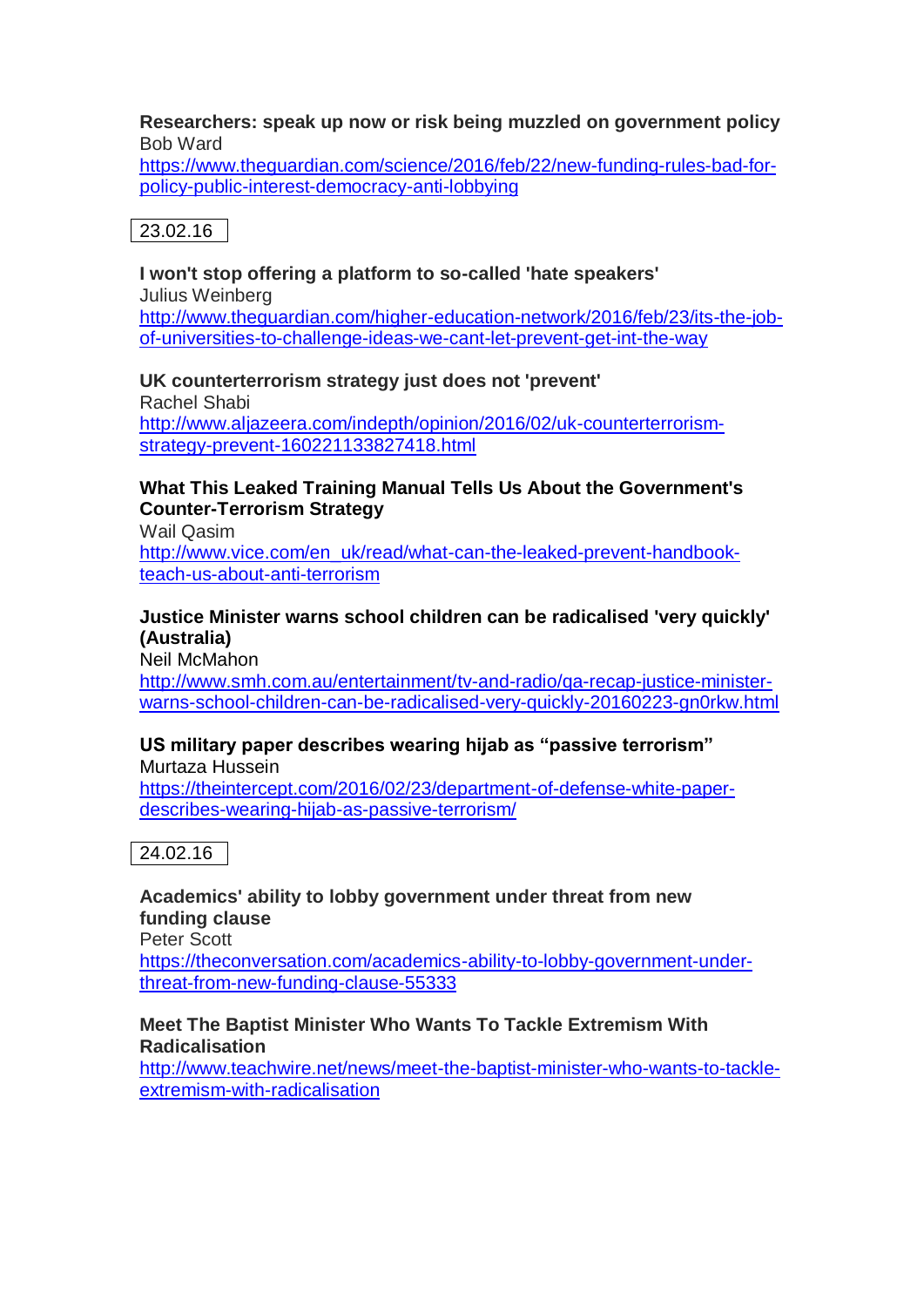25.02.16

#### **How the changing media is changing terrorism**

Jason Burke [http://www.theguardian.com/world/2016/feb/25/how-changing-media](http://www.theguardian.com/world/2016/feb/25/how-changing-media-changing-terrorism)[changing-terrorism](http://www.theguardian.com/world/2016/feb/25/how-changing-media-changing-terrorism)

26.02.16

**Hampshire school calls police after pupil looks at UKIP website** <http://www.bbc.co.uk/news/uk-england-hampshire-35671519>

# **Academics' ability to lobby government under threat from new funding clause**

Peter Scott

[https://ioelondonblog.wordpress.com/2016/02/25/academics-ability-to-lobby](https://ioelondonblog.wordpress.com/2016/02/25/academics-ability-to-lobby-government-under-threat-from-new-funding-clause/)[government-under-threat-from-new-funding-clause/](https://ioelondonblog.wordpress.com/2016/02/25/academics-ability-to-lobby-government-under-threat-from-new-funding-clause/)

27.02.16

### **University lecturers warn Government anti-terror strategy could criminalise Muslim students**

Charlotte Dobson

[http://www.manchestereveningnews.co.uk/news/greater-manchester](http://www.manchestereveningnews.co.uk/news/greater-manchester-news/university-lecturers-warn-government-anti-10959056)[news/university-lecturers-warn-government-anti-10959056](http://www.manchestereveningnews.co.uk/news/greater-manchester-news/university-lecturers-warn-government-anti-10959056)

28.02.16

# **Boy, 15, is quizzed by anti-extremist police after deputy headteacher caught him looking up Ukip's website at school**

Alexander Robertson

[http://www.dailymail.co.uk/news/article-3468162/Furious-father-reveals-son-](http://www.dailymail.co.uk/news/article-3468162/Furious-father-reveals-son-15-quizzed-police-tracking-extremists-looked-UKip-s-website-school.html)[15-quizzed-police-tracking-extremists-looked-UKip-s-website-school.html](http://www.dailymail.co.uk/news/article-3468162/Furious-father-reveals-son-15-quizzed-police-tracking-extremists-looked-UKip-s-website-school.html)

**Online retail boom helping criminals smuggle guns into UK, says police chief (**Note police comments at end of report)

Vikram Dodd

[http://www.theguardian.com/uk-news/2016/feb/28/online-shopping-boom](http://www.theguardian.com/uk-news/2016/feb/28/online-shopping-boom-criminals-smuggle-guns-uk-police-chief)[criminals-smuggle-guns-uk-police-chief](http://www.theguardian.com/uk-news/2016/feb/28/online-shopping-boom-criminals-smuggle-guns-uk-police-chief)

29.02.16

**Focus on Islamist terror plots overlooks threat from far right – report** Ben Quinn and Shiv Malik

[http://www.theguardian.com/uk-news/2016/feb/29/focus-on-islamist-terror](http://www.theguardian.com/uk-news/2016/feb/29/focus-on-islamist-terror-plots-overlooks-threat-from-far-right-report)[plots-overlooks-threat-from-far-right-report](http://www.theguardian.com/uk-news/2016/feb/29/focus-on-islamist-terror-plots-overlooks-threat-from-far-right-report)